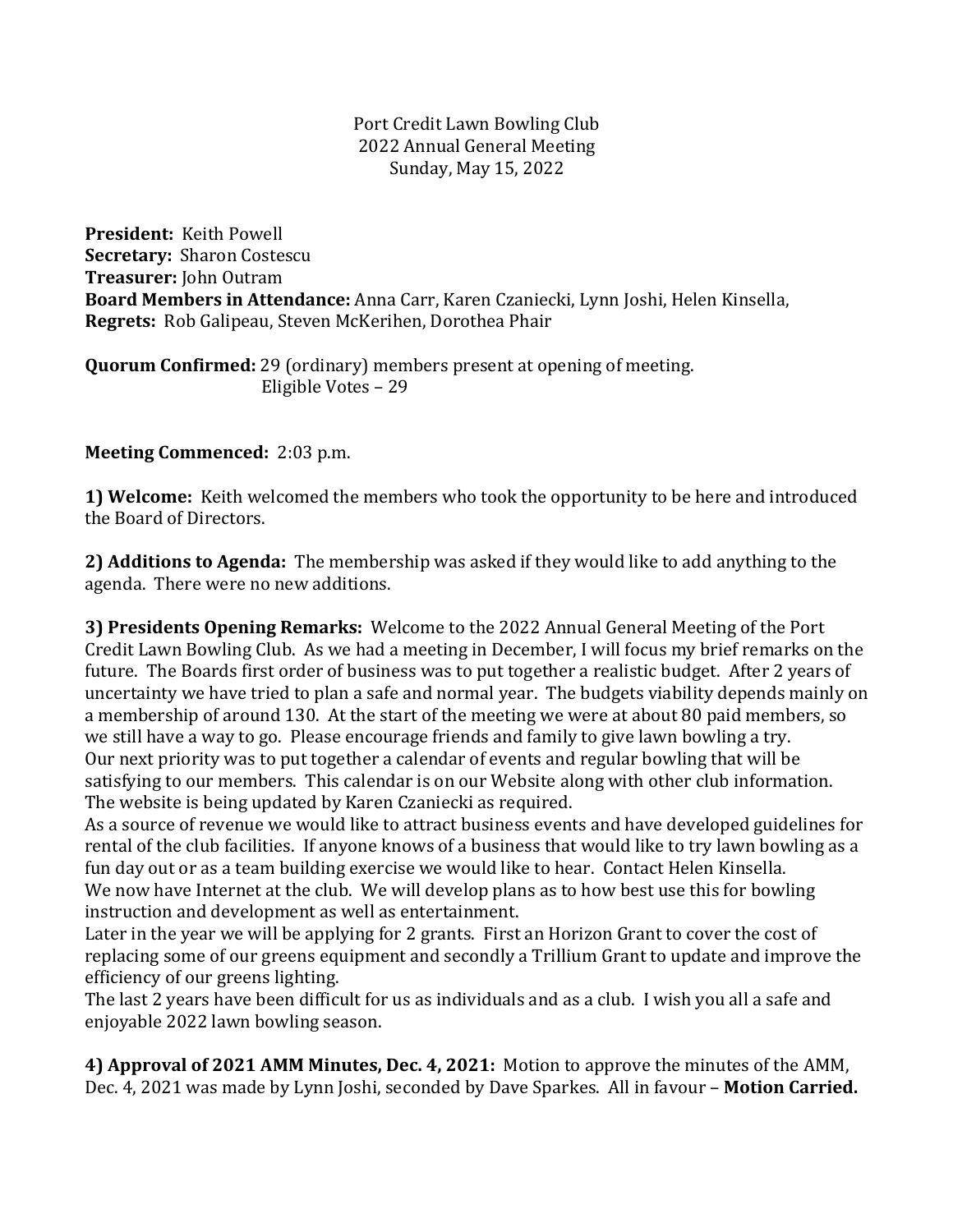**5) Financial Reports:** Keith reported that the Board of Directors have received and reviewed these reports and have voted to accept them.

John Outram shared and explained the key components of the report with the membership. The TV monitor was used to show the membership the pages of the report.

Based on the Independent Practitioner's review, nothing has come to their attention that causes them to believe that the financial statements do not present fairly, in all material respects, the financial position of the Port Credit Lawn Bowling Club Incorporated as at December 31, 2021 and the results of its operations and its cash flows for the year then ended in accordance with Accounting Standards for Not-for-Profit Organizations.

- John Outram made a motion to approve the unaudited Financial Statement as presented to the membership, seconded by JoAnn Wilton. All in favour - **Motion Carried.** 

In conclusion, Keith stated that for the last 2 years due to Covid restrictions we have lost money. However, because we have a Building Fund we were able to transfer money out of that fund to help us out. We will strive to run the club with our operating budget.

**6) Approval of Auditor:** Sharleen Harris made a motion to accept Simone & Company as our auditor for 2022-2023. Seconded by Louise Cascone. All in favour - Motion Carried.

# **7) Reports:**

(a) **Greens** - Rob Galipeau

Greens have got off to a good start after a cooler and dryer than normal spring.

We are currently searching for another lawn care expert to help provide advice during the season. Keith Bartlett has taken on the Golf Superintendent position at Scarborough Golf Club so he will not be able to assist us this summer. We thank Keith for his service to PCLBC over the past three years.

A schedule is in place for the summer for all the maintenance including mowing, verticutting, topdressing, and fertilizing.

There are a few boards on the greens that will need replacing during the season. These will be done over the next few weeks.

We are doing our best to keep maintenance costs down but we continue to run two pretty old mowers that may require some work during the season. The club's capital plan will require us to purchase a new mower sooner than later.

#### **- Junior Nationals**

Junior National will run at the club between July 30th and August 6. I expect all member club activities between these dates will be postponed.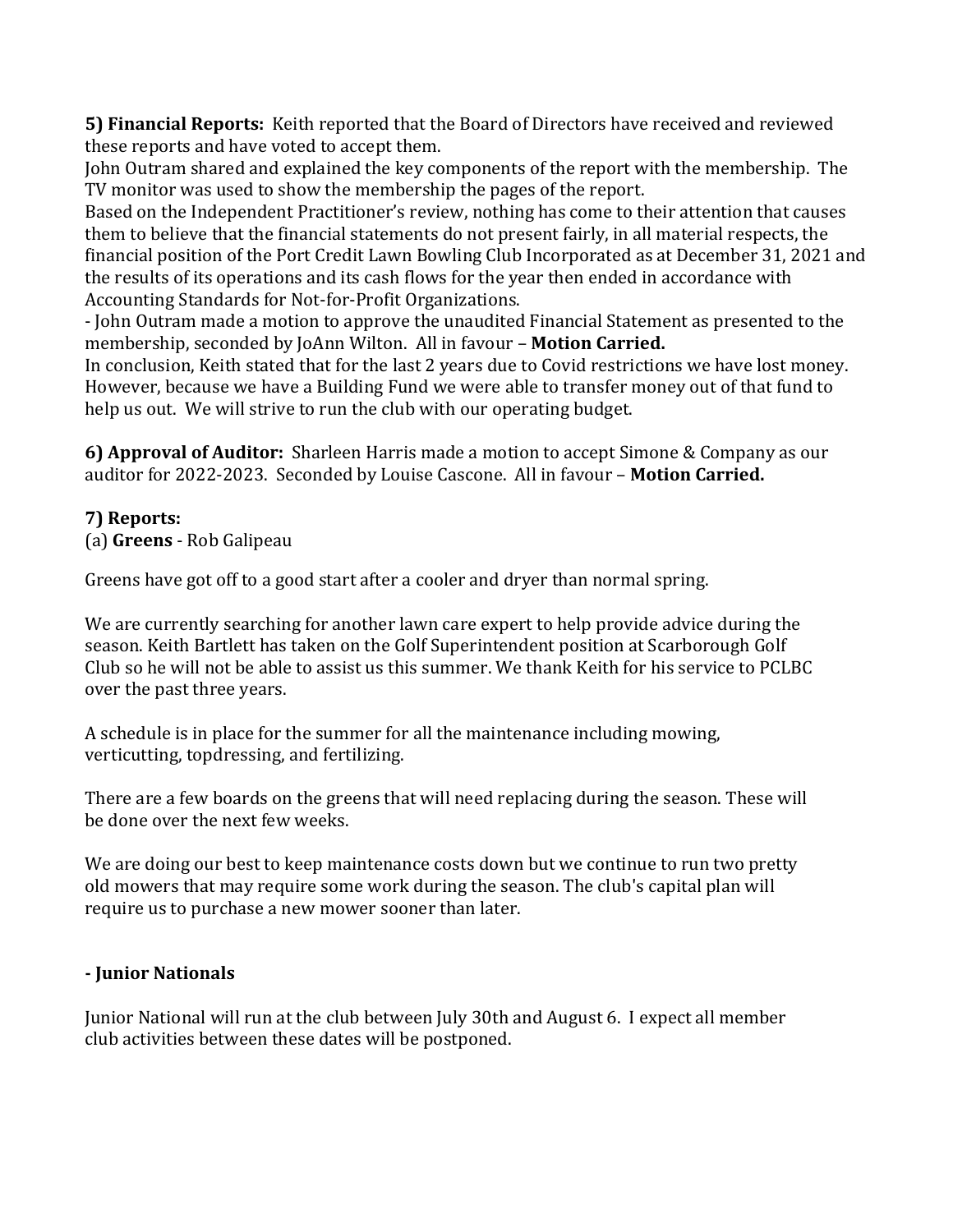- All plans are coming together well. We will require the assistance of some volunteers during the tournament to help as markers or scorers. Those who are interested in helping out can contact Rob Galipeau.

## (b) **Membership –** Anna Carr

- We ran a successful Open House that has enticed several new bowlers. In addition, 5 individuals who were not at the Open House have been attending the Learn to Bowl sessions.

- As of today we have - 71 seasoned bowlers (5 of those signed up today).

- - 7 new members
- - 3 associate members
- - 3 social members

 $Total - 84$ 

- Anna also wanted the ladies to know that for safety reasons, when wearing sandals on the greens they must have a strap around the back. Also, shirts with collars or sleeves are required.

# (c**) Calendar of Events** – Lynn Joshi

- Our Opening Day Event on Victoria Day is fast approaching. It begins with tags in a 9:45 a.m. A lunch of sandwiches and salads will be served. Members are asked to let Lynn know what kind of sandwich they would like, turkey, ham, chicken or vegetarian.

- Two additional events are coming up in early June.

- The first one on June 4<sup>th</sup> is our Family and Friends Bowl & BBQ, celebrated on National Bowls Days. Thanks to Mary Quinlan and Dave Sparkes for sponsoring this fun family day. - The second event is the Milton Exchange on June  $5<sup>th</sup>$ . We will be calling on Milton to let us know more about their plans and how much the entry fee will be. Sign-up sheets will be posted in the clubhouse for these two events on Opening Day.

- For all our in-club events we are calling on all the members to get involved as convenors or helpers to make our club activities a success this year.

- Karen Czaniecki is organizing drawmasters for our weekly bowling events and we are in need of more members to consider taking on this role. You will not be left alone on this, you will be totally supported as you learn the ropes. Something else to note is we will no longer be collecting money for our tag draws. Call or come and see Karen at the club to learn more. Presently there is a need for drawmasters for Wed. evening, Fri. evening and Sat. morning. You will still be able to play at those times.

(d) OLBA – Dorothea Phair - The OLBA held their AGM on April 30, 2022, providing a wealth of information for those representatives in attendance on Google Meets. A recording of the meeting is available on the website www.olba.ca The website also has an electronic copy of "The Annual" which used to be published with hard copies available to the clubs. We are District 9 in Ontario and all events are listed for 2022 held at the various clubs including Port Credit. The complete Annual can be found on the Website under the OLBA crest. The hard copy of the Annual is no longer available. A copy of the District 9 section will be available upon request at the Club, if you would like a printed copy for your reference.